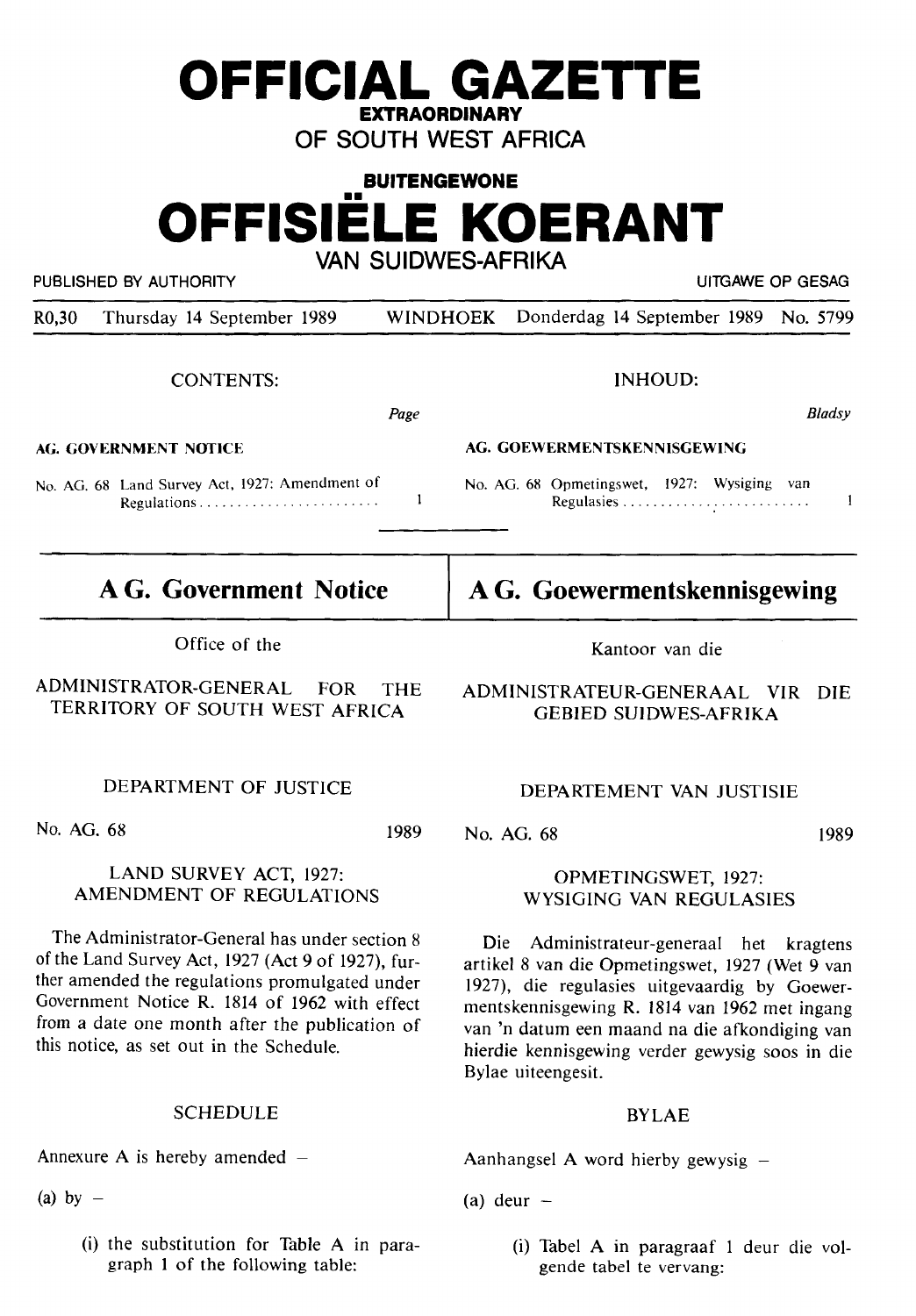| Fees for each piece of land according to the areas mentioned below<br>Total number<br>of pieces |                            |                                                                               |                                                                                 |                                                                                  |                                                                        |                                                                          |                                                                     |
|-------------------------------------------------------------------------------------------------|----------------------------|-------------------------------------------------------------------------------|---------------------------------------------------------------------------------|----------------------------------------------------------------------------------|------------------------------------------------------------------------|--------------------------------------------------------------------------|---------------------------------------------------------------------|
| of land                                                                                         | $300m^2$<br>and<br>smaller | Larger<br>than<br>$300m^2$<br>but not<br>larger<br>than<br>400 <sub>m</sub> 2 | Larger<br>than<br>$400m^{2}$<br>but not<br>larger<br>than<br>600 <sub>m</sub> 2 | Larger<br>than<br>600 <sub>m</sub> 2<br>but not<br>larger<br>than<br>1 000 $m^2$ | Larger<br>than<br>$1000m^2$<br>but not<br>larger<br>than<br>1 $500m^2$ | Larger<br>than<br>1 500 $m^2$<br>but not<br>larger<br>than<br>4 $000m^2$ | Larger<br>than<br>4 $000m^2$<br>but not<br>larger<br>than<br>$2$ ha |
|                                                                                                 | $\mathbf R$                | $\mathbf R$                                                                   | $\mathbf R$                                                                     | $\mathbf R$                                                                      | $\mathbf R$                                                            | $\mathbf{R}$                                                             | $\mathbf R$                                                         |
| $\mathbf{1}$                                                                                    | 662                        | 738                                                                           | 774                                                                             | 829                                                                              | 894                                                                    | 1 0 0 8                                                                  | 1 0 2 1                                                             |
| $\boldsymbol{2}$                                                                                | 446                        | 499                                                                           | 527                                                                             | 565                                                                              | 606                                                                    | 635                                                                      | 683                                                                 |
| 3                                                                                               | 336                        | 375                                                                           | 398                                                                             | 431                                                                              | 471                                                                    | 521                                                                      | 562                                                                 |
| 4                                                                                               | 295                        | 330                                                                           | 351                                                                             | 381                                                                              | 415                                                                    | 452                                                                      | 485                                                                 |
| 5                                                                                               | 266                        | 300                                                                           | 322                                                                             | 351                                                                              | 378                                                                    | 411                                                                      | 439                                                                 |
| $10$                                                                                            | 216                        | 246                                                                           | 260                                                                             | 281                                                                              | 311                                                                    | 360                                                                      | 385                                                                 |
| 20                                                                                              | 194                        | 221                                                                           | 235                                                                             | 256                                                                              | 281                                                                    | 323                                                                      | 353                                                                 |
| 50                                                                                              | 157                        | 188                                                                           | 206                                                                             | 229                                                                              | 256                                                                    | 297                                                                      | 322                                                                 |
| 100                                                                                             | 143                        | 178                                                                           | 196                                                                             | 221                                                                              | 244                                                                    | 289                                                                      | 314                                                                 |
| 250                                                                                             | 123                        | 161                                                                           | 179                                                                             | 206                                                                              | 228                                                                    | 284                                                                      | 308                                                                 |
| 500                                                                                             | 100                        | 140                                                                           | 158                                                                             | 187                                                                              | 211                                                                    | 280                                                                      | 298                                                                 |
| 1000                                                                                            | 85                         | 127                                                                           | 149                                                                             | 175                                                                              | $198-1$                                                                | 275                                                                      | 292                                                                 |
| Additional for<br>each piece                                                                    |                            |                                                                               |                                                                                 |                                                                                  |                                                                        |                                                                          |                                                                     |
| more than 1000                                                                                  | 77                         | 116                                                                           | 136                                                                             | 162                                                                              | 184                                                                    | 258                                                                      | $275$ ";                                                            |

## **''TABLE A**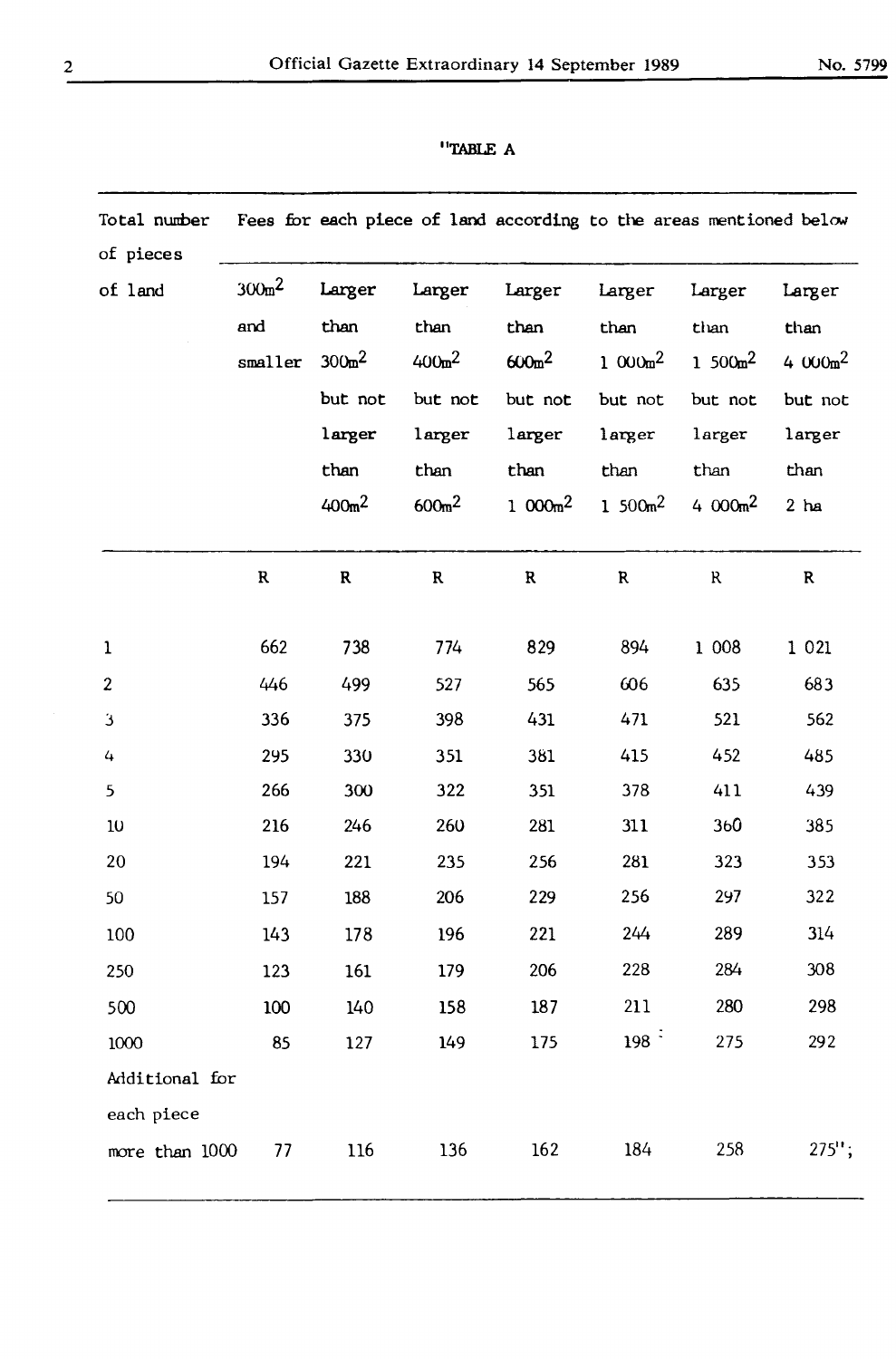### ''TABEL A

| Totale getal | Gelde vir elke stuk grond volgens ondervermelde groottes |                    |                    |                    |                   |             |             |  |  |  |
|--------------|----------------------------------------------------------|--------------------|--------------------|--------------------|-------------------|-------------|-------------|--|--|--|
| grondstukke  |                                                          |                    |                    |                    |                   |             |             |  |  |  |
|              | 300 <sub>m</sub> 2                                       | Groter             | Groter             | Groter             | Groter            | Groter      | Groter      |  |  |  |
|              | en                                                       | as                 | as                 | as                 | as                | AS          | as          |  |  |  |
|              | kleiner                                                  | 300 <sub>m</sub> 2 | 400 <sub>m</sub> 2 | 600 <sub>m</sub> 2 | $1.000m^2$        | 1 $500m^2$  | 4 000 $m^2$ |  |  |  |
|              |                                                          | maar nie           | maar nie           |                    | maar nie maar nie | maar nie    | maar nie    |  |  |  |
|              |                                                          | groter             | groter             | groter             | groter            | groter      | groter      |  |  |  |
|              |                                                          | nie as             | nie as             | nie as             | nie as            | nie as      | nie as      |  |  |  |
|              |                                                          | $400m^2$           | 600 <sub>m</sub> 2 | $1000m^2$          | 1 500 $m^2$       | 4 000 $m^2$ | $2$ ha      |  |  |  |
|              | ${\bf R}$                                                | R                  | ${\bf R}$          | R                  | $\bf R$           | $\mathbf R$ | $\bf{R}$    |  |  |  |
| 1            | 662                                                      | 738                | 774                | 829                | 894               | 1 008       | 1 0 2 1     |  |  |  |
| $\mathbf{2}$ | 446                                                      | 499                | 527                | 565                | 606               | 635         | 683         |  |  |  |
| 3            | 336                                                      | 375                | 398                | 431                | 471               | 521         | 562         |  |  |  |
| 4            | 295                                                      | 330                | 351                | 381                | 415               | 452         | 485         |  |  |  |
| 5            | 266                                                      | 300                | 322                | 351                | 378               | 411         | 439         |  |  |  |
| 10           | 216                                                      | 246                | 260                | 281                | 311               | 360         | 385         |  |  |  |
| 20           | 194                                                      | 221                | 235                | 256                | 281               | 323         | 353         |  |  |  |
| 50           | 157                                                      | 188                | 206                | 229                | 256               | 297         | 322         |  |  |  |
| 100          | 143                                                      | 178                | 196                | 221                | 244               | 289         | 314         |  |  |  |
| 250          | 123                                                      | 161                | 179                | 206                | 228               | 284         | 308         |  |  |  |
| 500          | 100                                                      | 140                | 158                | 187                | 211               | 280         | 298         |  |  |  |
| 1000         | 85                                                       | 127                | 149                | 175                | 198               | 275<br>in L | 292         |  |  |  |
| Bykomend vir |                                                          |                    |                    | $\sim$             |                   |             |             |  |  |  |
| elke stuk    |                                                          |                    |                    |                    |                   |             |             |  |  |  |
| meer as 1000 | 77                                                       | 116                | 136                | 162                | 184               | 258         | $275$ ";    |  |  |  |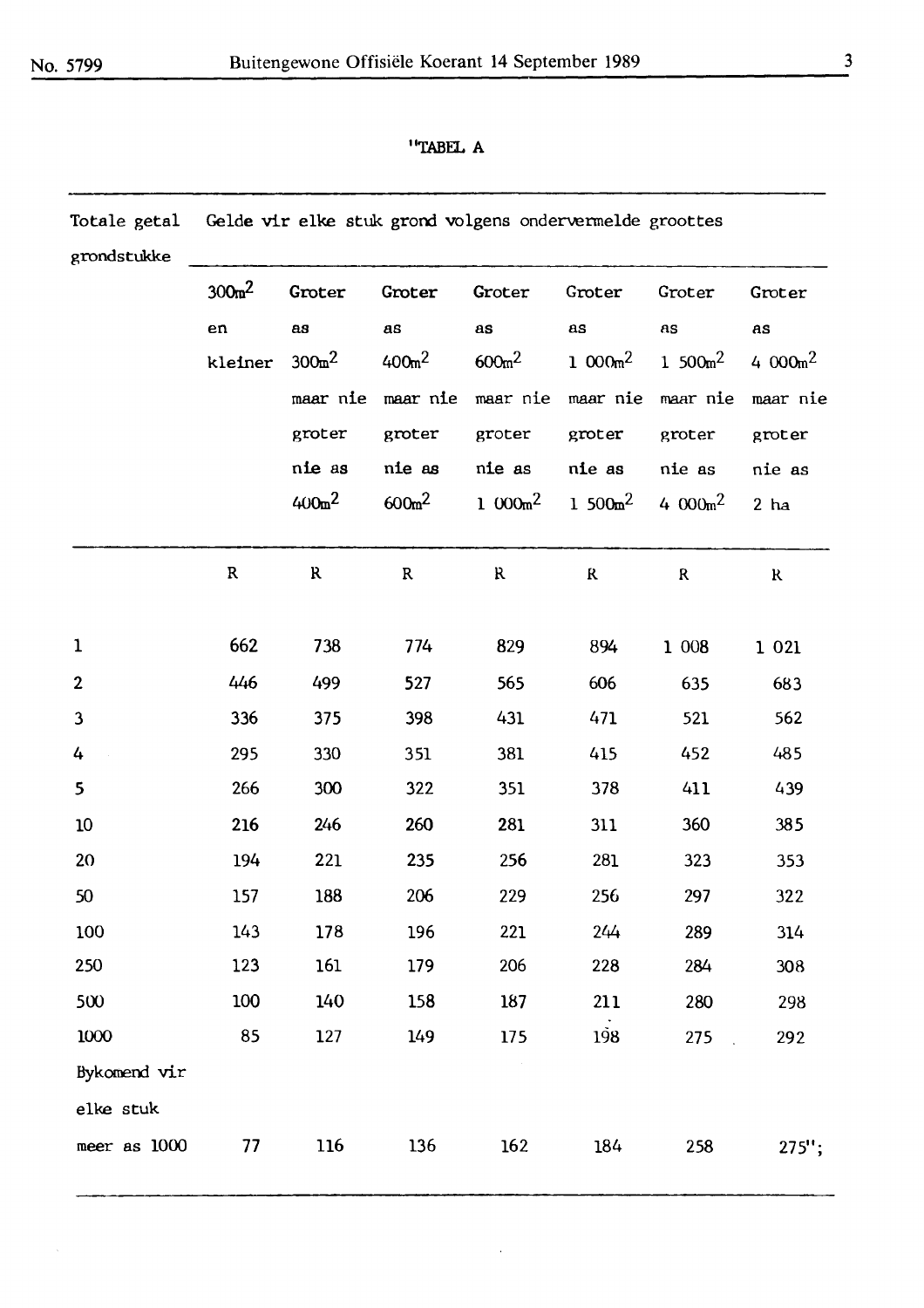# (ii) the substitution for Table Bin paragraph 1 of the following table:

''TABLE B

|                       | Fees for each of the number of pieces of land men- |                   |             |      |      |             |  |  |
|-----------------------|----------------------------------------------------|-------------------|-------------|------|------|-------------|--|--|
|                       | tioned below                                       |                   |             |      |      |             |  |  |
| Areas in hectares     | one                                                | two               | three       | four | five | more than   |  |  |
|                       | $\mathbf{R}$                                       | $\mathbf R$       | $\mathbf R$ | R    | R    | $\mathbf R$ |  |  |
| Nore than 2 but not   |                                                    |                   |             |      |      |             |  |  |
| more than 5           | 1 1 3 3                                            | 830               | 727         | 674  | 642  | $5-$<br>504 |  |  |
| More than 5 but not   |                                                    |                   |             |      |      |             |  |  |
| more than 10          | 1 192                                              | 893               | 792         | 739  | 707  | $5-$<br>570 |  |  |
| More than 10 but not  |                                                    |                   |             |      |      |             |  |  |
| more than 25          | 1 2 5 2                                            | 959               | 859         | 807  | 775  | $5 - 637$   |  |  |
| More than 25 but not  |                                                    |                   |             |      |      |             |  |  |
| more than 50          | 1 310                                              | 1 0 2 5           | 928         | 876  | 843  | 704<br>$5-$ |  |  |
| More than 50 but not  |                                                    |                   |             |      |      |             |  |  |
| more than 100         | 1 369                                              | 1 0 8 7           | 990         | 939  | 908  | 771<br>$5-$ |  |  |
| More than 100 but not |                                                    |                   |             |      |      |             |  |  |
| more than 200         | 1 5 2 9                                            | 1 270             | 1 181       |      |      | $3-$<br>991 |  |  |
| Nore than 200 but not |                                                    |                   |             |      |      |             |  |  |
| more than 300         | 1 691                                              | 1 4 2 8           | 1 3 2 4     |      |      | $3 - 1074$  |  |  |
| Nore than 300 but not |                                                    |                   |             |      |      |             |  |  |
| more than 500         |                                                    | 1 850 1 554 1 432 |             |      |      | $3 - 1$ 155 |  |  |
| More than 500 but not |                                                    |                   |             |      |      |             |  |  |
| more than 750         |                                                    | 2 011 1 682 1 541 |             |      |      | $3 - 1$ 238 |  |  |

 $\ddot{\phantom{0}}$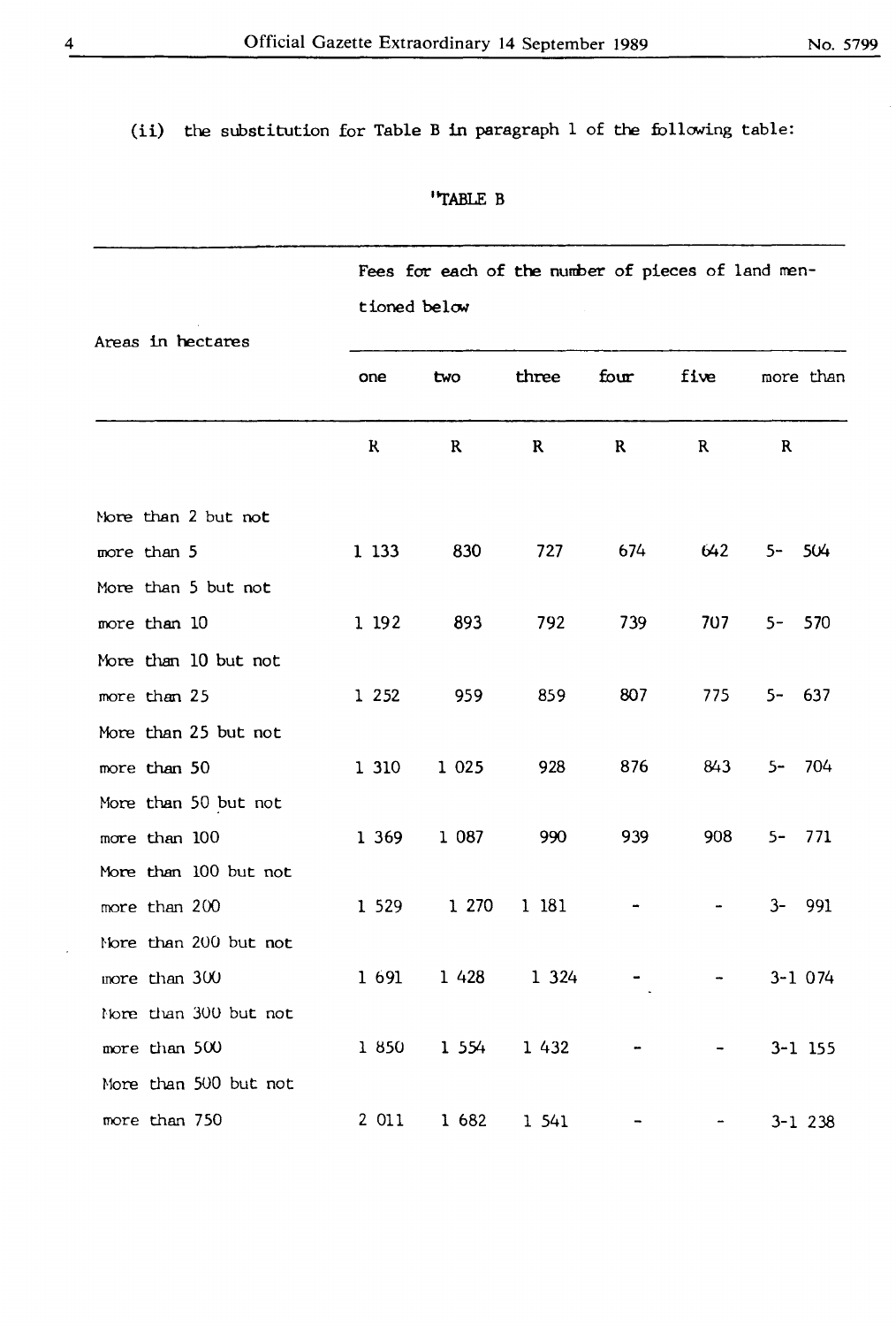■

(ii) Tabel B in paragraaf 1 deur die volgende tabel te vervang:

''TABEL B

|                      | Gelde vir elk van die getal stukke grond hieronder<br>vermeld |         |          |         |     |             |  |
|----------------------|---------------------------------------------------------------|---------|----------|---------|-----|-------------|--|
| Grootte in hektaar   | een                                                           | twee:   | drie     | vier    | vyf | meer as     |  |
|                      | R                                                             | R       | R        | $\bf R$ | R   | $\mathbf R$ |  |
| Meer as 2 maar nie   |                                                               |         |          |         |     |             |  |
| meer nie as 5        | 1 133                                                         | 850     | 727      | 674     | 642 | $5-$<br>504 |  |
| Meer as 5 maar nie   |                                                               |         |          |         |     |             |  |
| meer nie as 10       | 1 192                                                         | 893     | 792      | 739     | 707 | $5-$<br>570 |  |
| Meer as 10 maar nie  |                                                               |         |          |         |     |             |  |
| meer nic as 25       | 1 2 5 2                                                       | 959     | 859      | 807     | 775 | $5 - 637$   |  |
| Ner as 25 maar nie   |                                                               |         |          |         |     |             |  |
| meer nie as 50       | 1 310                                                         | 1 0 2 5 | 928      | 876     | 843 | $5 - 704$   |  |
| Meer as 50 maar nie  |                                                               |         |          |         |     |             |  |
| meer nie as 100      | 1 369                                                         | 1 087   | 990      | 939     | 908 | $5-$<br>771 |  |
| Meer as 100 maar nie |                                                               |         |          |         |     |             |  |
| meer nie as 200      | 1 5 2 9                                                       | 1 270   | 1 181    |         |     | $3-$<br>991 |  |
| Nec as 200 maar nie  |                                                               |         |          |         |     |             |  |
| meer nie as 300      | 1 691                                                         | 1 4 2 8 | 1 3 2 4  |         |     | $3 - 1074$  |  |
| Neer as 300 maar nie |                                                               |         |          |         |     |             |  |
| meer nie as 500      | 1 850                                                         | 1 5 5 4 | 1 4 3 2  |         |     | $3 - 1$ 155 |  |
| Meer as 500 maar nie |                                                               |         |          |         |     |             |  |
| meer nie as 750      | 2 0 1 1                                                       | 1682    | $1\,541$ |         |     | $3 - 1$ 238 |  |

*5*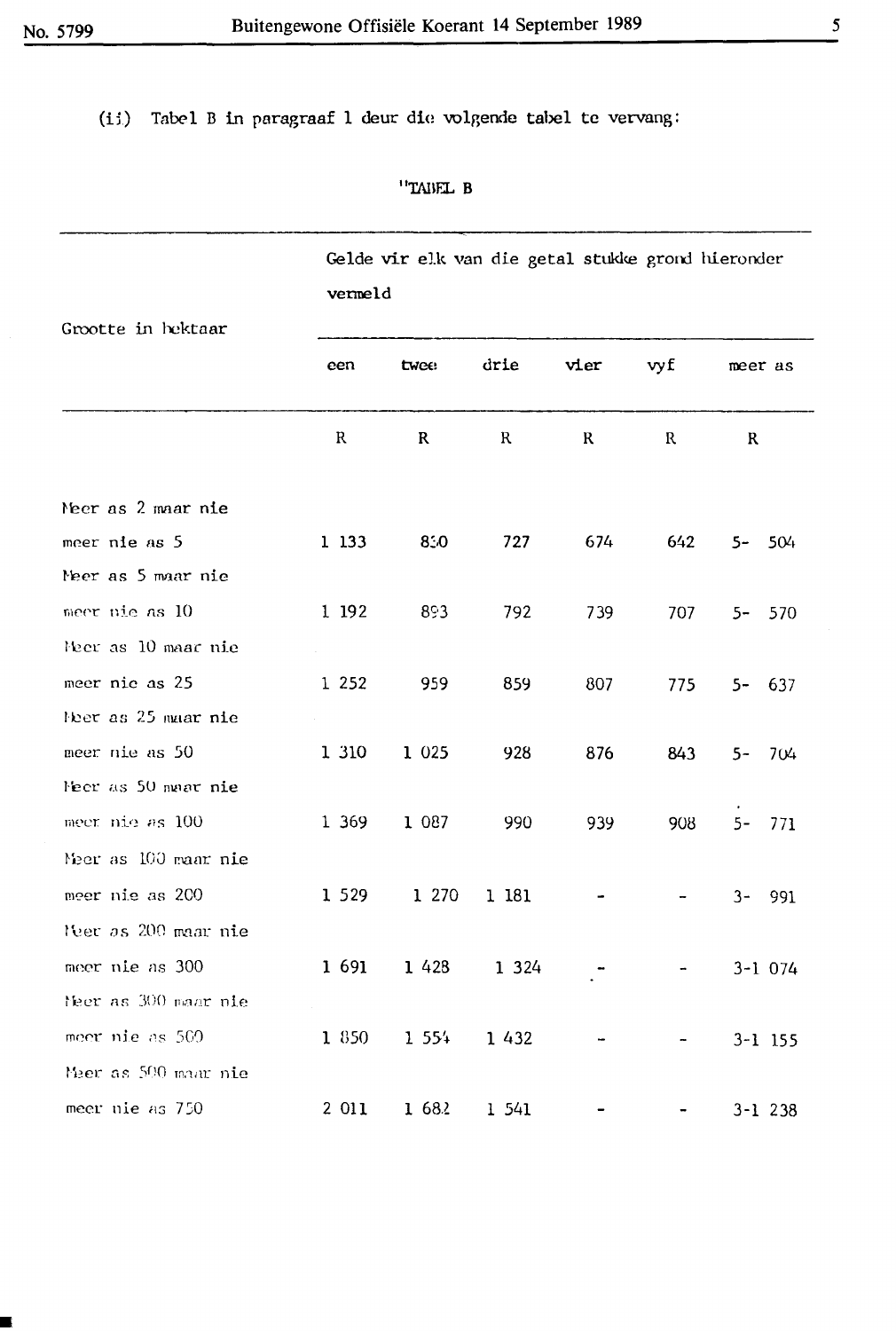-

|  | Nore than 750 but not   |         |       |         |                                                                                                                                                   |                |
|--|-------------------------|---------|-------|---------|---------------------------------------------------------------------------------------------------------------------------------------------------|----------------|
|  | more than 1 000         | 2 172   | 1 803 | 1 6 5 0 |                                                                                                                                                   | $3 - 1$ 320    |
|  | More than 1 000 but not |         |       |         |                                                                                                                                                   |                |
|  | more than 1 500         | 2 3 3 3 |       |         |                                                                                                                                                   | $1 - 1$ 764    |
|  | More than 1 500 but not |         |       |         |                                                                                                                                                   |                |
|  | more than 2 000         | 2 4 9 2 |       |         | $\blacksquare$                                                                                                                                    | $1 - 1877$     |
|  | Nore than 2 000 but not |         |       |         |                                                                                                                                                   |                |
|  | more than 3 000         | 2654    |       |         | $\blacksquare$                                                                                                                                    | $1 - 1$ 993    |
|  | Nore than 3 000 but not |         |       |         |                                                                                                                                                   |                |
|  | more than 5 000         | 2 814   |       |         | $\blacksquare$                                                                                                                                    | $1 - 2$ 104    |
|  | more than 5 000 but not |         |       |         |                                                                                                                                                   |                |
|  | more than 7 500         | 2 974   |       |         | $\hskip1.6pt\hskip1.6pt\hskip1.6pt\hskip1.6pt\hskip1.6pt\hskip1.6pt\hskip1.6pt\hskip1.6pt\hskip1.6pt\hskip1.6pt\hskip1.6pt\hskip1.6pt\hskip1.6pt$ | $1 - 2$ 218    |
|  | Nore than 7 500 but not |         |       |         |                                                                                                                                                   |                |
|  | more than 10 000        | 3 1 3 4 |       |         |                                                                                                                                                   | $1 - 2$ 330''; |
|  |                         |         |       |         |                                                                                                                                                   |                |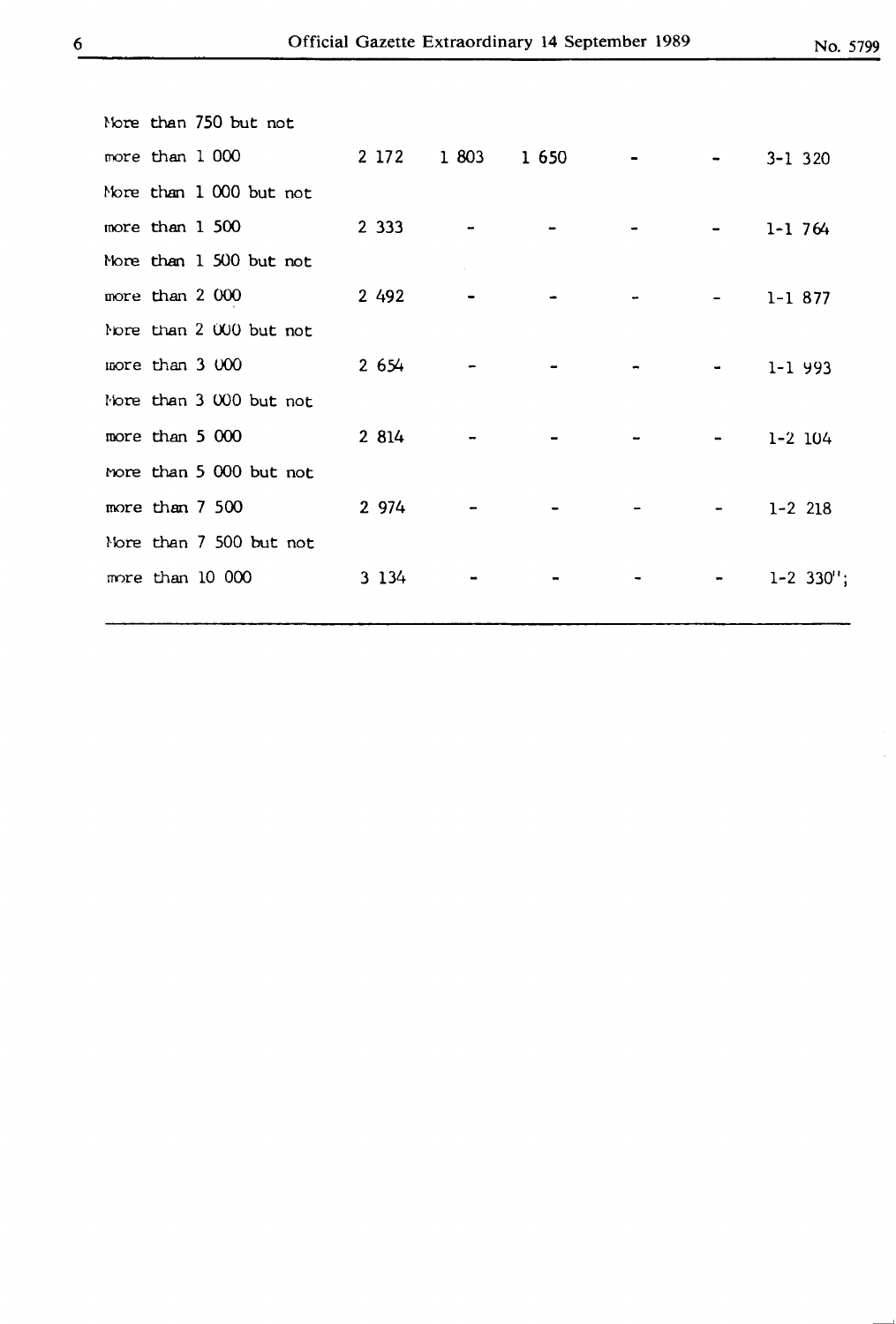| Meer as 750 maar nie   |         |                   |                                                                                                                                                                                                                                                                                                                                                                                                                                                                            |                |
|------------------------|---------|-------------------|----------------------------------------------------------------------------------------------------------------------------------------------------------------------------------------------------------------------------------------------------------------------------------------------------------------------------------------------------------------------------------------------------------------------------------------------------------------------------|----------------|
| meer nie as 1 000      |         | 2 172 1 803 1 650 |                                                                                                                                                                                                                                                                                                                                                                                                                                                                            | $3 - 1$ 320    |
| Meer as 1 000 maar nie |         |                   |                                                                                                                                                                                                                                                                                                                                                                                                                                                                            |                |
| meer nie as 1 500      | 2 3 3 3 |                   | $\mathcal{L}^{\mathcal{L}}(\mathcal{L}^{\mathcal{L}}(\mathcal{L}^{\mathcal{L}}(\mathcal{L}^{\mathcal{L}}(\mathcal{L}^{\mathcal{L}}(\mathcal{L}^{\mathcal{L}}(\mathcal{L}^{\mathcal{L}}(\mathcal{L}^{\mathcal{L}}(\mathcal{L}^{\mathcal{L}}(\mathcal{L}^{\mathcal{L}}(\mathcal{L}^{\mathcal{L}}(\mathcal{L}^{\mathcal{L}}(\mathcal{L}^{\mathcal{L}}(\mathcal{L}^{\mathcal{L}}(\mathcal{L}^{\mathcal{L}}(\mathcal{L}^{\mathcal{L}}(\mathcal{L}^{\mathcal{L$                  | $1 - 1$ 764    |
| Meer as 1 500 maar nie |         |                   |                                                                                                                                                                                                                                                                                                                                                                                                                                                                            |                |
| meer nie as 2 000      | 2 4 9 2 |                   | $\frac{1}{2} \left( \frac{1}{2} \right) \left( \frac{1}{2} \right) \left( \frac{1}{2} \right) \left( \frac{1}{2} \right) \left( \frac{1}{2} \right) \left( \frac{1}{2} \right) \left( \frac{1}{2} \right) \left( \frac{1}{2} \right) \left( \frac{1}{2} \right) \left( \frac{1}{2} \right) \left( \frac{1}{2} \right) \left( \frac{1}{2} \right) \left( \frac{1}{2} \right) \left( \frac{1}{2} \right) \left( \frac{1}{2} \right) \left( \frac{1}{2} \right) \left( \frac$ | $1 - 1877$     |
| Meer as 2 000 maar nie |         |                   |                                                                                                                                                                                                                                                                                                                                                                                                                                                                            |                |
| meer nie as 3 000      | 2 6 5 4 |                   | $\blacksquare$                                                                                                                                                                                                                                                                                                                                                                                                                                                             | $1 - 1$ 993    |
| Meer as 3 000 maar nie |         |                   |                                                                                                                                                                                                                                                                                                                                                                                                                                                                            |                |
| meer nie as 5 000      | 2 8 14  |                   | <b>Contract Contract</b>                                                                                                                                                                                                                                                                                                                                                                                                                                                   | $1 - 2$ 104    |
| Meer as 5 000 maar nie |         |                   |                                                                                                                                                                                                                                                                                                                                                                                                                                                                            |                |
| meer nie as 7 500      | 2 974   |                   | <b>Committee Committee</b>                                                                                                                                                                                                                                                                                                                                                                                                                                                 | $1 - 2$ 218    |
| Meer as 7 500 maar nie |         |                   |                                                                                                                                                                                                                                                                                                                                                                                                                                                                            |                |
| meer nie as 10 000     | 3 1 3 4 |                   | <b>Service State</b>                                                                                                                                                                                                                                                                                                                                                                                                                                                       | $1 - 2$ 330''; |
|                        |         |                   |                                                                                                                                                                                                                                                                                                                                                                                                                                                                            |                |
|                        |         |                   |                                                                                                                                                                                                                                                                                                                                                                                                                                                                            |                |

 $\mathcal{L}^{(1)}$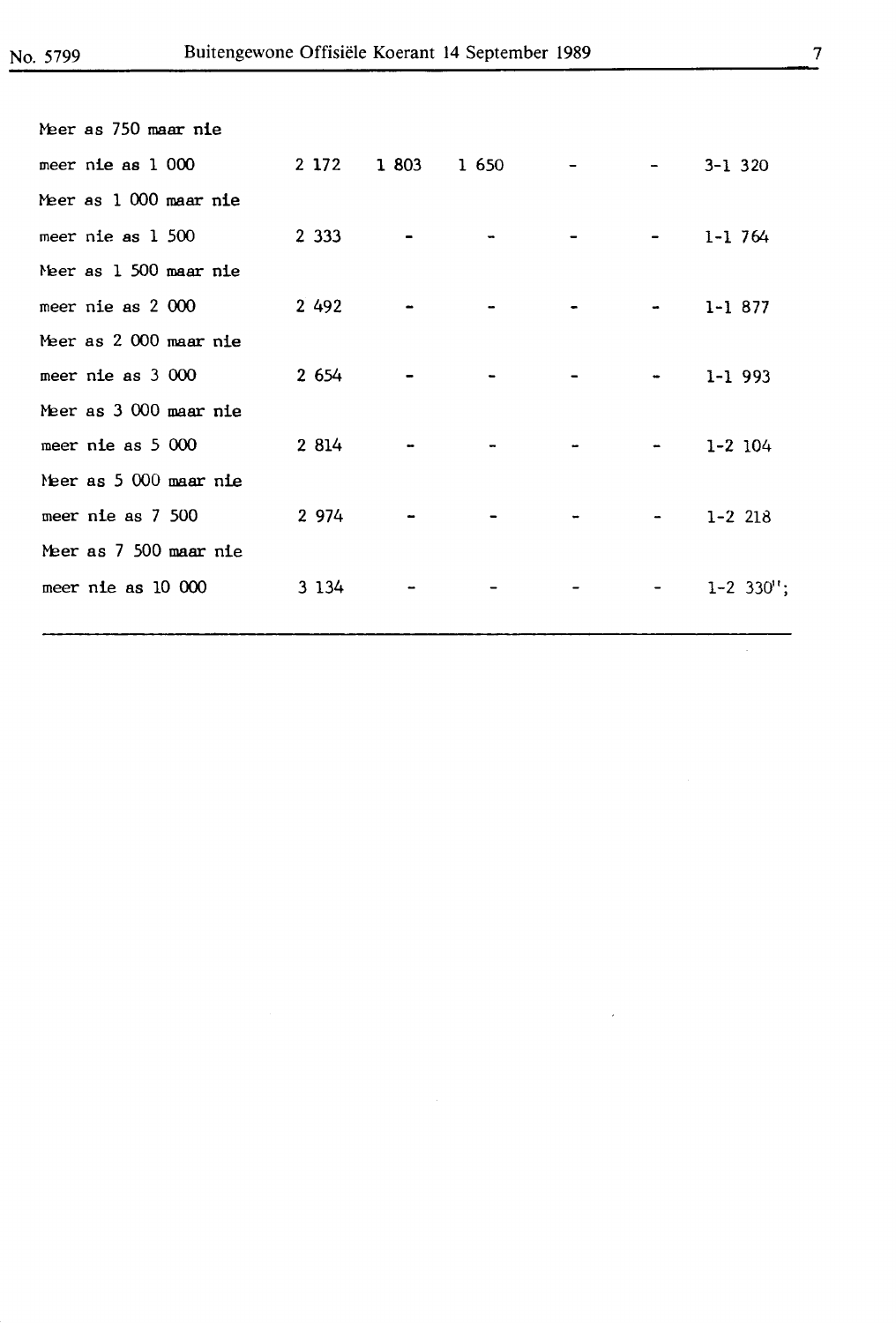- (iii) the substitution in proviso (1) to paragraph 1 for the amount **"R96"** of the amount "Rll5";
- (iv) the substitution in proviso (5) to paragraph 1 for the amounts "R30", "R24", "R59" and "R9,00" of the amounts "R36", "R29", "R71" and "Rll", respectively;
- (v) the substitution in proviso (6A)(i) to paragraph 1 for the amount "R36" of the amount "R43" and in proviso  $(6A)(ii)$  for the amount "R72" of the amount **"R86";**
- (vi) the substitution in proviso (7) to paragraph 1 for the amount **"R13"** of the amount "Rl6";
- (vii) the substitution in proviso (8) to paragraph 1 for the amount **"R13"** of the amount "Rl6";
- (viii) the substitution in proviso (9) to paragraph I for the amount "R59" of the amount "R71"; and
- (ix) the addition of the following further proviso to paragraph 1:

"(14) in the survey of more than one thousand pieces of land of varying areas in a township, the charge for the smallest pieces shall be derived from the lowest tariff of Table A applicable to such pieces.";

(b) by the substitution for Table C in paragraph 6 of the following table:

#### **"TABLE** C

| Metres                                            | R  | Meter                                             |     |
|---------------------------------------------------|----|---------------------------------------------------|-----|
| 50 and shorter                                    | 86 | 50 en korter                                      | 86  |
| Longer than 50 but<br>not longer than $500 - 173$ |    | Langer as 50 maar nie<br>langer nie as 500        | 173 |
| Longer than 500 but<br>not longer than 1 000 259  |    | Langer as 500 maar<br>nie langer nie as 1 000 259 |     |

- (iii) in voorbehoudsbepaling (1) by paragraaf 1 die bedrag "R96" deur die bedrag "Rll5" te vervang;
- (iv) in voorbehoudsbepaling (5) by paragraaf 1 die bedrae "R30", "R24", "R59" en "R9,00" deur, onderskeidelik, die bedrae "R36", "R29", "R71" en **"Rll"** te vervang;
- (v) in voorbehoudsbepaling (6A)(i) paragraaf 1 die bedrag **"R36"** deur die bedrag "R43" en in voorbehoudsbepaling (6A)(ii) die bedrag "R72" deur die bedrag **"R86"** te vervang;
- (vi) in voorbehoudsbepaling (7) by paragraaf 1 die bedrag **"Rl3"** deur die bedrag **"Rl6"** te vervang;
- (vii) in voorbehoudsbepaling (8) by paragraaf 1 die bedrag **"R13"** deur die bedrag "R16" te vervang;
- (viii) in voorbehoudsbepaling (9) by paragraaf I die bedrag "R59" deur die bedrag "R71" te vervang; en
- (ix) Die volgende verdere voorbehoudsbepaling by paragraaf (1) te voeg:

"(14) in die geval van 'n opmeting van meer as eenduisend stukke grond van verskillende groottes in 'n dorp, die vordering vir die kleinste stukke afgelei word van die laagste tarief van Tabel A wat op sodanige stukke van toepassing is!';

(b) deur Tabel C in paragraaf 6 deur die volgende tabel te vervang:

"TABEL C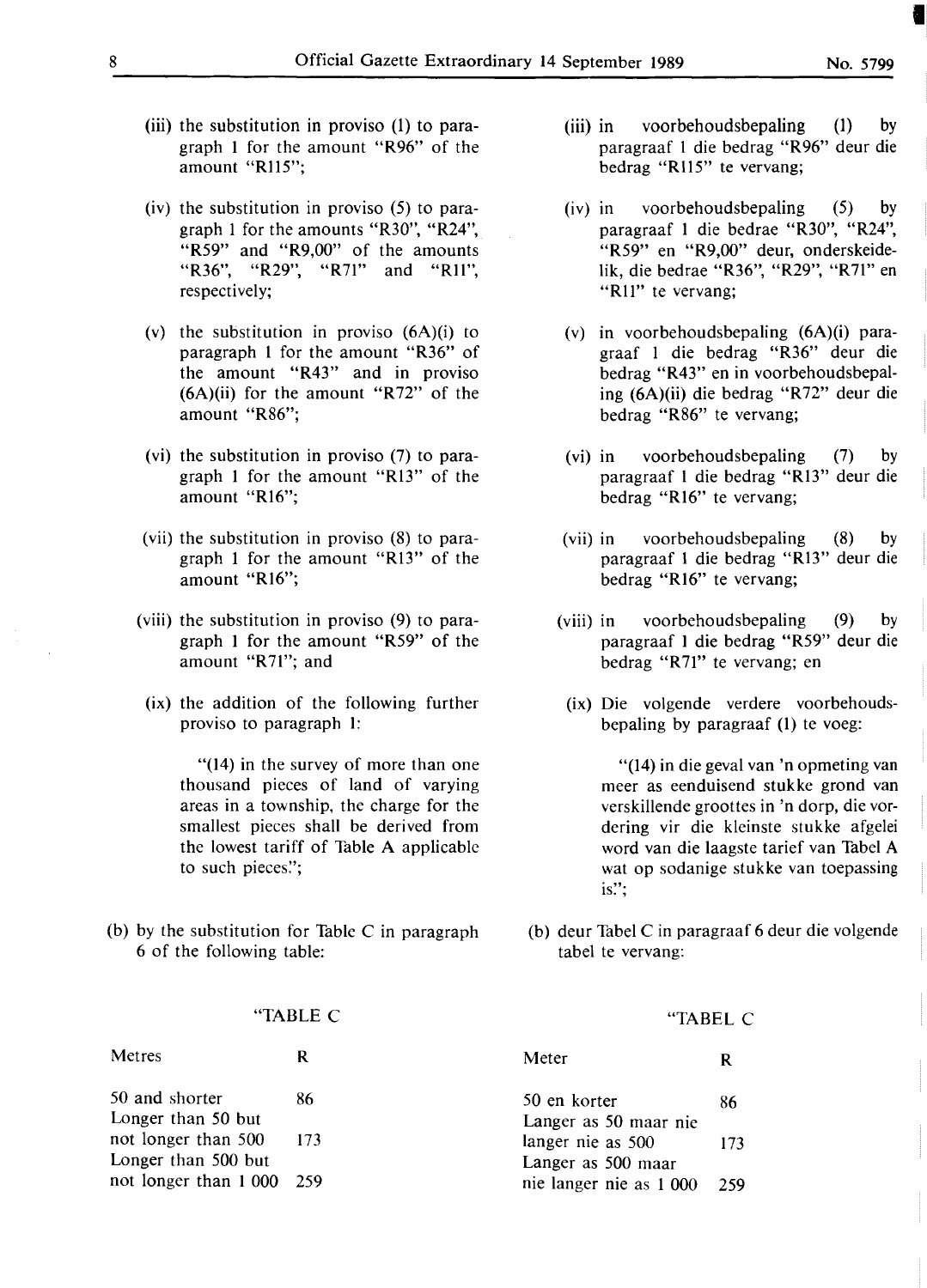Longer than 1 000 R259 plus R8,40 for every 100 metres or part thereof in excess of 1 000 metres, with a maximum of R864";

Langer as 1 000 R259 plus R8,40 vir elke 100 meter of gedeelte daarvan waarmee dit 1 000 meter oorskry, tot 'n maksimum van R864":

- (c) deur in paragraaf 7 die bedrag "R53", oral waar dit voorkom, deur die bedrag **"R64"** te vervang en die bedrae "R27", "Rl8" en "R36" deur, onderskeidelik, die bedrae "R31", "R22" en "R44" te vervang;
- (d) deur in paragraaf 8 die bedrag "Rl3", oral waar dit voorkom, deur die bedrag "Rl6" te vervang **en die** bedrae **"R36",** "Rl,90", "R46", "R2,50" **en** "R4,80" **deur,** onderskeidelik, die bedrae **"R43",** "R2,30", "R56", **"R3,00"** en "R6,00" te vervang;
- (e) deur in paragraaf 9 die bedrae "R295", "R9,00" en "RS,40" deur, onderskeidelik, die bedrae "R353", "R11" en "R6,50" te vervang;

(f) deur  $-$ 

- (i) in paragraaf 10(1) die bedrae "R32", "R67" en "R75" deur, onderskeidelik, die bedrae "R38", "R80" en "R89" te vervang; en
- (ii) Tabel D in paragraaf 10(1) deur die volgende tabel te vervang:

#### "TABEL D

Afstand tussen opeenvolgende buigpunte van kraglyn

| Metres                                 | R   | Meter                                   | R   |
|----------------------------------------|-----|-----------------------------------------|-----|
| 20 and less<br>More than 20 but        | 322 | 20 en minder<br>Meer as 20 maar nie     | 322 |
| not more than 50<br>More than 50 but   | 386 | meer nie as 50<br>Meer as 50 maar nie   | 386 |
| not more than 100<br>More than 100 but | 422 | meer nie as 100<br>Meer as 100 maar nie | 422 |
| not more than 150                      | 448 | meer nie as 150                         |     |

- (c) by the substitution in paragraph 7 for the amount "R53", wherever it occurs of the amount "R64" and by the substitution for the amounts "R27", "Rl8" and "R36" of the amounts "R31", "R22" and "R44", respectively;
- (d) by the substitution in paragraph 8 for the amount "Rl3", wherever it occurs, of the amount "Rl6" and by the substitution for the amounts "R36", "Rl,90", "R46", "R2,50" and "R4,80" of the amounts "R43", "R2,30", "R56", "R3,00" and "R6,00", respectively;
- (e) by the substitution in paragraph 9 for the amounts "R295", "R9,00" and "R5,40" of the amounts "R353", "Rll" and "R6,50", respectively;
- (f) by  $-$ 
	- (i) the substitution in paragraph 10(1) for the amounts "R32", "R67" and "R75" of the amounts "R38", "R80" and "R89", respectively; and
	- (ii) the substitution for Table D in paragraph 10(1) of the following table:

#### "TABLE D

Distance between consecutive bend points of powerline